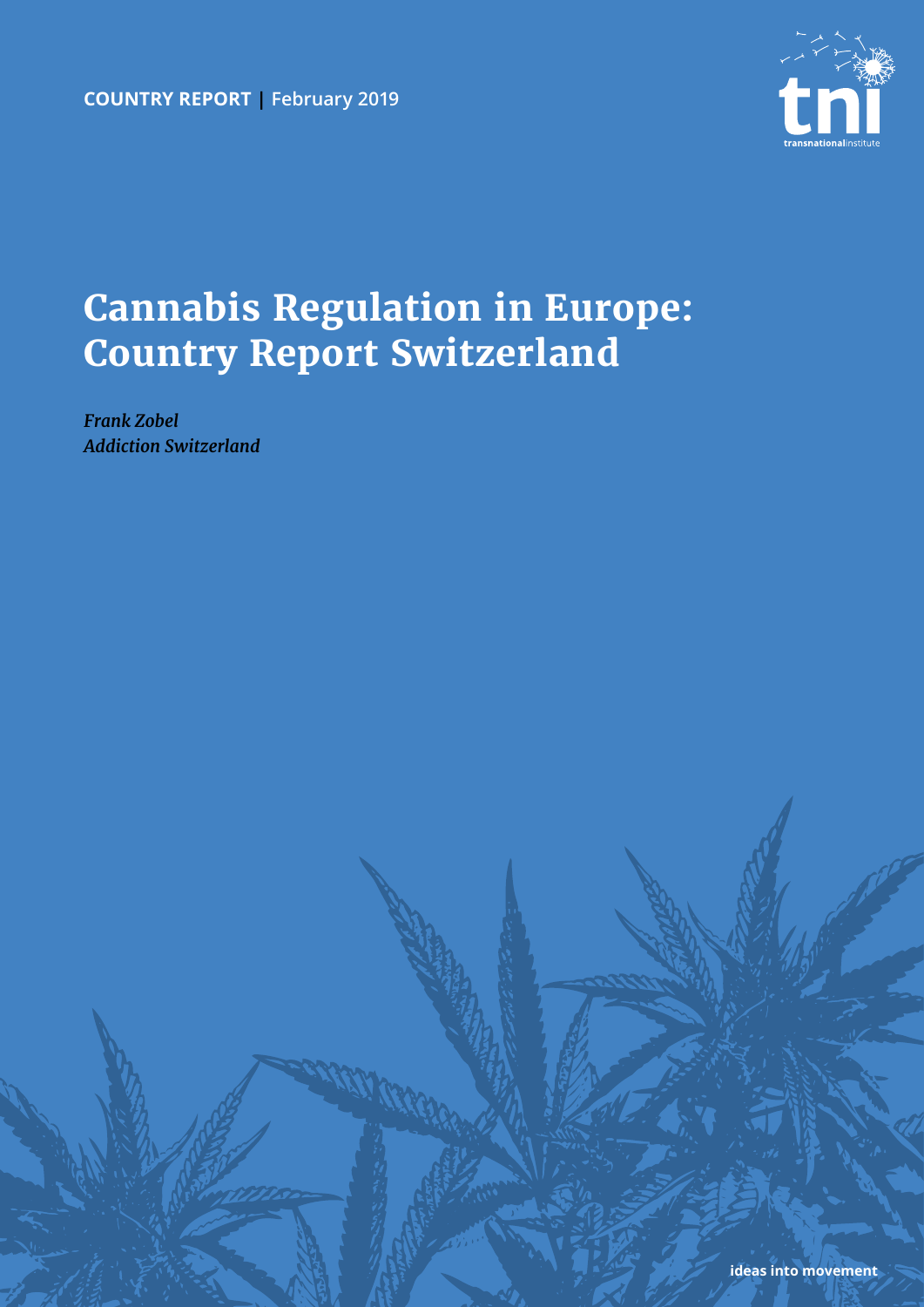This paper provides an overview of Switzerland's cannabis policy. It starts with an account of policy changes during the twentieth century before moving to the more recent developments, including initiatives at the local level.

#### **Cannabis and the Swiss narcotics law**

The Swiss parliament adopted its first narcotics law in 1924 to allow the country to ratify the International Opium Convention of 1912 (Hänni 1998). Cannabis (hashish) was included the list of controlled substances in 1951, when the law underwent its first full revision (Boggio et al. 1997). It remains somewhat unclear why cannabis was put under control as the use of the substance was largely unknown in the country at that time.

Cannabis use developed among the country's youth during the second half of the 1960s. In 1969, about 500 drug-law offences were registered – mostly for cannabis use and possession – and 60kg of hashish were seized (Heller 1992). The same year the Swiss Federal Court ruled that the use of drugs, which had not hitherto been an offence, was equivalent to the possession of drugs and should be prosecuted accordingly (Boggio et al. 1997).

The number of cannabis-related offences grew rapidly at that time and this contributed – alongside the emergence of a heroin problem – to a second revision of the narcotics law lasting from 1971 to 1975. Its two main aims were to provide help to existing drug users and to fight drug trafficking. Two visions of drug policy clashed during the parliamentary debates: one wanted to criminalise drug use in order to combat drug trafficking, promote public order and reinforce prevention. The second pointed to the contradictions of a policy seeking at the same time to punish and to help drug users (Boggio et al. 1997).

The outcome of the revision process was, as in many other countries, a compromise: drug use and drug possession for personal use remained illegal but with relatively low penalties (art. 19a).<sup>1</sup> The law also mentioned circumstances under which prosecutors and judges could refrain from applying sanctions (if the offender is in treatment (art 19a al.3) and/or drug-dependent (art 19a al.4), if the case is of minor importance (art 19a al.2), and for the possession of small quantities and/or use within a group (art. 19b).

This approach of 'a hard stance with a soft hand' is still an element of today's Swiss drug policy. It gives the police the task of prosecuting all reported or observed cases of drug use or possession but allows prosecutors to decide between different types of sanctions as well as no sanctions at all. The outcome of this policy depends upon the resources available and efforts invested by the police to identify drug users and upon the strategies and opinions within justice departments and among prosecutors. The risk of arrest while using/possessing cannabis and the type of penalties vary thereby considerably within Switzerland and even within its cantons.

## **A new drug policy**

Cannabis has always been associated with the largest proportion of drug-related offences. It was, however, a secondary drug policy issue during the 1980s and most of the 1990s when intravenous heroin use and the transmission of HIV and AIDS became a major drug crisis in Switzerland. This crisis led to important changes in the country's drug policy (Zobel 2017b; Grob 2009; Savary et al. 2009). Some cantons and cities developed harm-reduction measures including syringe-exchange programmes, drug-consumption facilities, low-threshold substitution programmes with methadone,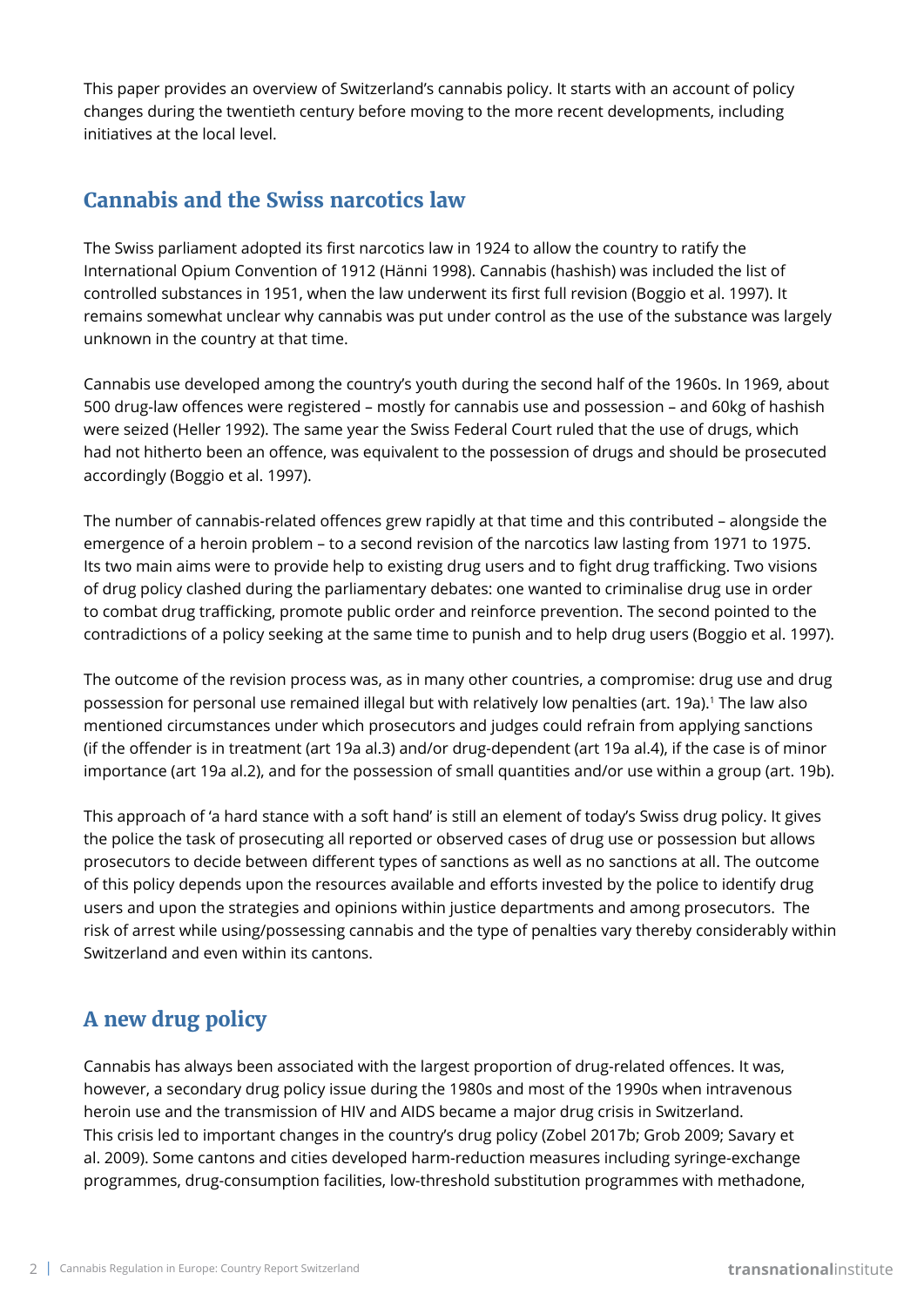and heroin prescription centres. Later, harm reduction became the fourth pillar of the national drug policy, alongside prevention, treatment and law enforcement. These changes had no direct impact on the cannabis policy but they carried a new perception of drug-related issues and introduced new approaches to respond to them. The successive defeats of both a ballot initiative<sup>2</sup> for a strictly abstinence-oriented drug policy in 1997 and of a referendum<sup>3</sup> against the medical prescription of heroin in 1999 (introduced as a trial in 1994), both at the national level, showed that this new approach was supported by a majority of the Swiss voters.

## **The road to a new cannabis policy?**

As elsewhere in Europe, cannabis use among young people increased during the 1990s. The Swiss cannabis market also changed from being based on imported resin to a mostly locally grown herbal market. At the policy level, cannabis use was an issue mainly in the areas of prevention and law enforcement, as there was little demand for treatment, and harm reduction – which was then strongly associated with intravenous drug use – did not develop in this area. Decriminalisation of cannabis use or its legalisation were the two main options for a policy change in this area.

In 1996, an expert commission charged with developing a proposal for a revision of the narcotics law (Kommission Schild 1996) favoured such options. It recommended abandoning the prosecution and sanctioning of drug use, including cannabis. In 1999, the national advisory board on drugs went further in a report dedicated to cannabis (EKSF 1999). It made two proposals: the first, seen as compatible with United Nations drug treaties, was to give up the prosecution of cannabis use and to introduce limitations for the obligation to prosecute cannabis production and sales. The second, seen as being outside the boundaries of international agreements but favoured by the board, was to allow a state-regulated cannabis market.

In 2001, the government, through its Federal Office of Public Health (FOPH) – which had been at the forefront of drug policy changes since the early 1990s – provided the parliament with a proposal for an in-depth revision of the narcotics law. The proposal institutionalised harm reduction but also provided the tools to stop punishing drug use, as suggested by the advisory board, and to develop a quasi-regulated cannabis market. Technically, it allowed the federal government to set priorities for criminal prosecution, which would have allowed limiting the obligation to prosecute drug use in general and all cannabis-related offences. Cannabis supply and possession would have remained illegal but not prosecuted under circumstances defined by the government. This approach was seen as being compatible with existing United Nations conventions (Confédération Suisse 2001).

The Swiss proposal partly mirrored the Dutch approach – the only alternative model at that time – but it also included cannabis production and distribution. It remained on hold in parliament for three years. During that period, several cantons reduced law enforcement against the cannabis market, which resulted by 2002 in the presence of about 400 unregulated cannabis shops throughout the country (Leimlehner 2004).

About 40 of these shops were located in the relatively small city of Biel/Bienne. There, a group of shop owners and social workers set up a first informal regulation model for the cannabis market. It included a ban on sales to minors and foreigners, as well as on advertisement. Warnings on product labels and sales of maximum CHF 50 per person per day were other regulatory rules (Meier and Moser 2005).

During this period, Switzerland became a well-known cannabis-producing country with new plant varieties referring to their Swiss origin. The unregulated or only partially regulated market, in which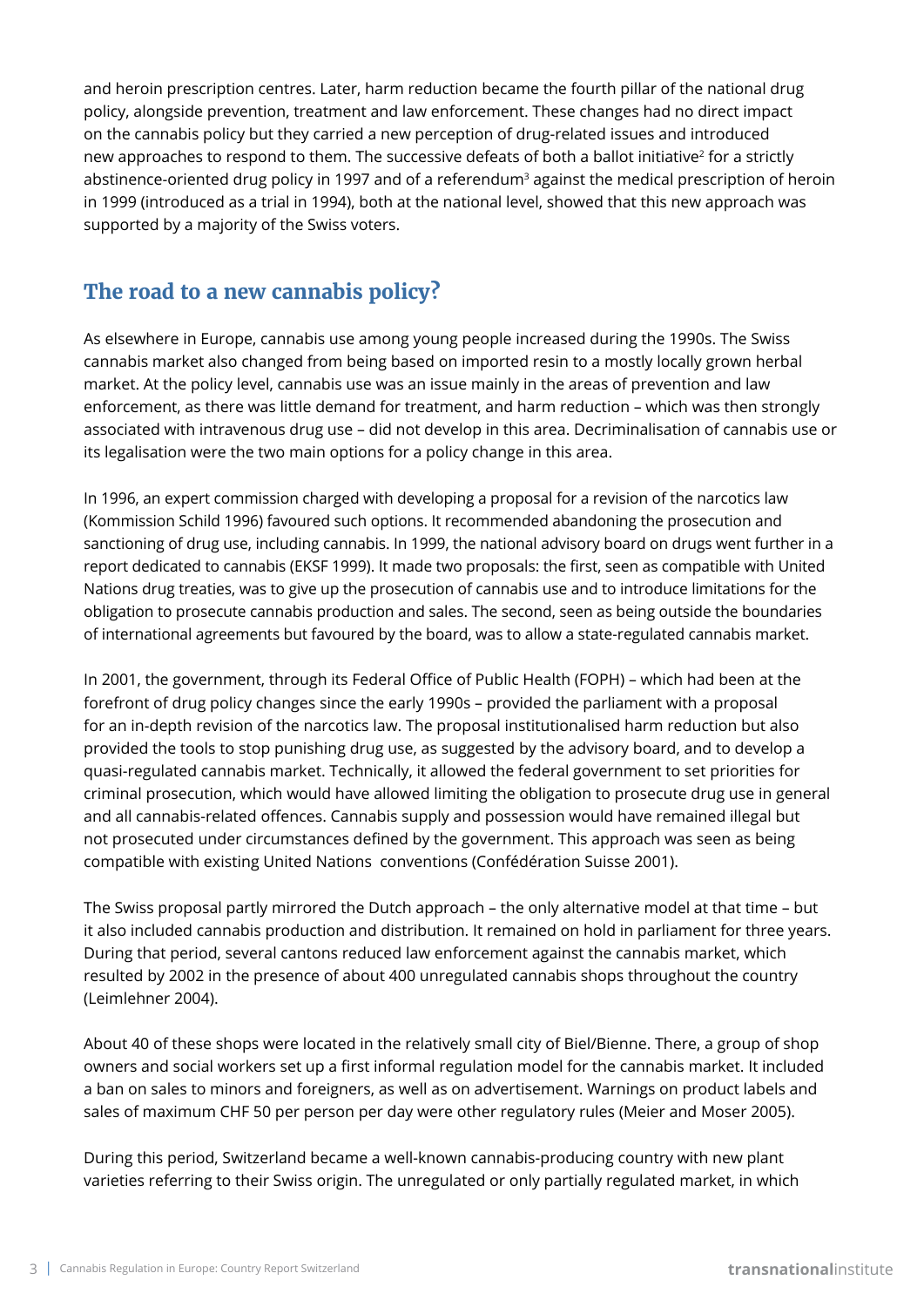some criminal organisations also became involved, contributed, however, to the refusal of the revision of the law in 2004 when the lower house refused to discuss it by a small majority of 102 to 92.

# **A ballot initiative and a referendum**

The refusal of the revision resulted in the closure of cannabis shops by the police. Some of their owners and other cannabis activists started to collect signatures for a federal ballot initiative requiring the legalisation and market regulation of cannabis. Harm-reduction advocates who had called for drug policy changes in the 1990s and early 2000s joined them. The required number of signatures was collected and the vote was set for 2008.

Meanwhile, the Swiss parliament still had to revise the narcotics law because heroin-assisted treatment had only a temporary legal basis. The new revision adopted by the parliament was similar to the one submitted by the government in 2001, but without its section on cannabis. Abstinence-oriented drug policy advocates considered the reform nevertheless unacceptable and organised a referendum against the revision.

In November 2008, Swiss citizens had to vote on the same day on two drug-related laws: a ballot initiative for cannabis legalisation and market regulation, and a referendum against the institutionalisation of harm reduction, and heroin-assisted treatment in the narcotics law. The cannabis legalisation initiative was rejected by 63 per cent of voters while the revision of the narcotics law was accepted by 68 per cent (Savary et al. 2009). Harm reduction was now fully institutionalised but cannabis legalisation rejected by both the parliament and the citizens.

The fact that the initiative was approved by 37 per cent of voters came as somewhat of a surprise. Many advocates of harm reduction and drug policy reform had left the initiative's committee during the campaign because of tensions and disagreements with cannabis activists and producers. The latter did not always find the right words to reassure the Swiss population about the consequences of the legalisation and regulation of cannabis. In this context, 37 per cent approval was a seen as a sign that a majority of the population could support this issue.

## **Decriminalisation of cannabis use**

In 2008, in the period preceding the vote on the ballot initiative, the national advisory committee on drugs published a new version of its cannabis report stating that cannabis policy was still in need of change and that its 1999 recommendations were still fully valid (EKDF 2008). The cannabis issue was also back within the federal parliament as the number of offences related to cannabis use was still growing without noticeable impact on the prevalence of use and the size of the market, but with increasing workloads for cantonal justice departments. In 2012, a parliamentary initiative led to a partial revision of the narcotics law decriminalising cannabis use. Offenders were now to get an administrative fine of CHF 100 (about EUR 90) issued directly by the police. This applies only to people aged 18 and older, carrying no more than 10 grams of cannabis and with no other simultaneous offence.

The law came into force in October 2013 and early implementation figures showed that cantons had very different ways of implementing the new legislation (Zobel et al. 2017). One reason for this is that the Swiss narcotics law, with its successive and sometimes contradictory revisions, allows for multiple interpretations and options for law-enforcement bodies. An example of this was also a recent decision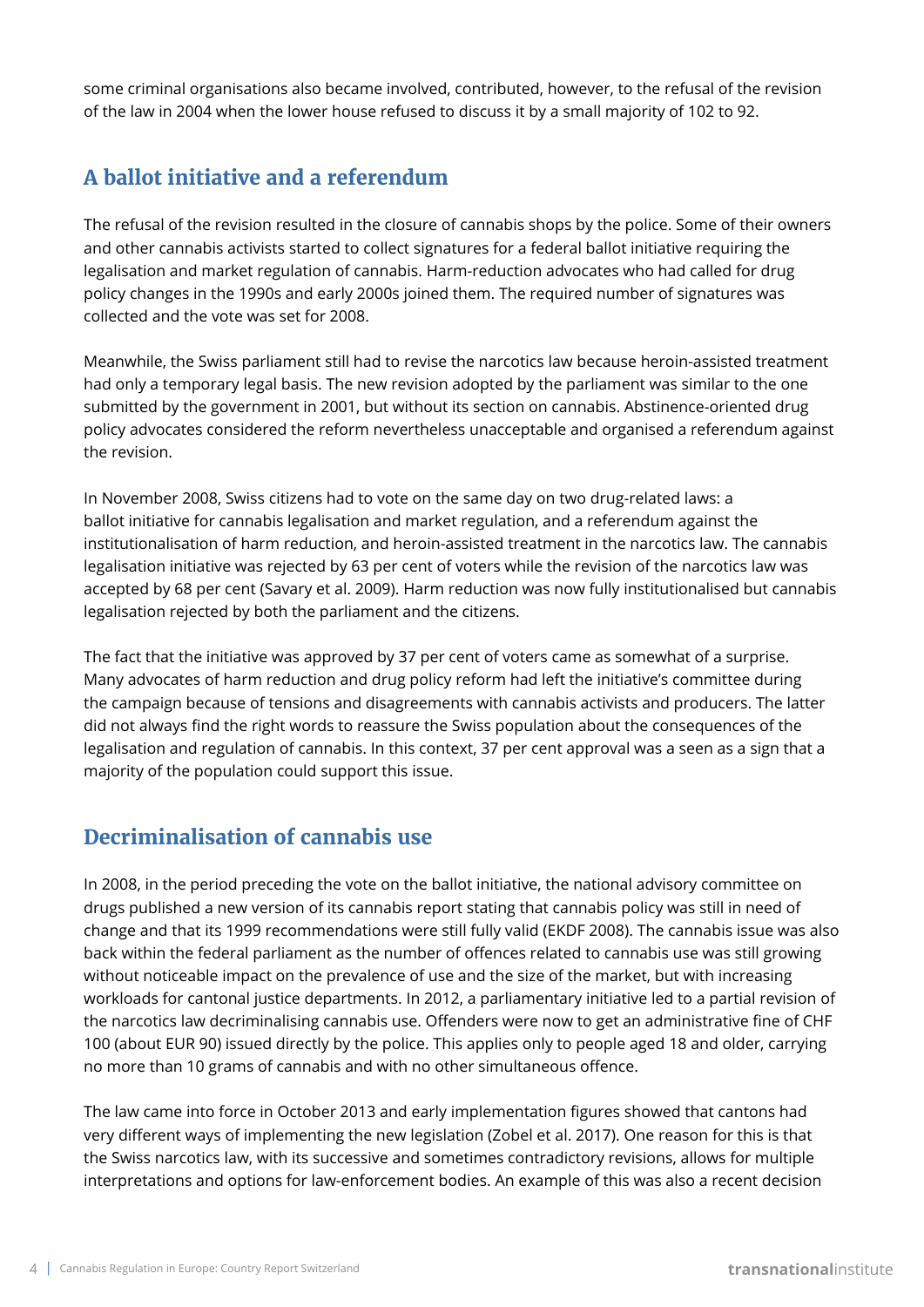by the country's highest court which led many cantons to stop prosecuting cannabis possession (of 10g or less by an adult), despite the fact that this was never the intent of the legislation. An offender seen using the drug, however, still receives a fine. Such a situation is likely to trigger ever more court cases with users challenging their punishment.

#### **Initiatives at the local level**

Following the refusal of the revision of the narcotics law by the parliament in 2004, several Swiss-German cities started to discuss the idea of experimenting with cannabis market regulation at the local level, thereby continuing to experiment with drug policy alternatives as had been done successfully during the 1990s. The city of Berne, for instance, had already called for new approaches to handle the cannabis issue in 2005 (Meier and Moser 2005) while motions about this issue were put forward in the parliaments of the city of Zürich and in some other cities and cantons. The national ballot initiative was, however, on the agenda and local initiatives were in most cases put on hold.

After the rejection of the 2008 ballot initiative, municipal and cantonal initiatives emerged again, often based on the motions submitted a few years earlier in the local parliaments. The city of Zürich was one of the first to reopen the debate with an early proposal in 2011 for a local experiment in cannabis regulation. In 2014, a group of representatives from almost all political parties from the French-speaking canton of Geneva also developed a proposal for a trial with cannabis social clubs like those in Spain and Belgium. The main goal was to reduce street drug trafficking and associated public nuisances.

A growing group of cities<sup>4</sup> and cantons met subsequently and started to work on proposals for different models of cannabis production and distribution, including in therapeutic settings (Zobel and Marthaler 2016). Legal advice suggested that the only way to develop cannabis regulation at the local level was to implement scientific trials under article 8 of the narcotics law, which had already been used 20 years earlier for introducing medical prescriptions for heroin. Two cities (Berne and Zürich) and two cantons (Basel and Geneva)<sup>5</sup> were to be the first four attempting to implement the cannabis-distribution trials. As a first step, four types of target populations were identified: 1) existing adult users; 2) underage problem cannabis users; 3) adult problem cannabis users; 4) medical cannabis users who self-medicate. The city of Berne was to implement a project mainly for the first group and the canton of Basel only for the fourth, while both the city of Zürich and the canton of Geneva initially planned to implement projects for all four groups.

During the summer of 2017, the city of Berne submitted a first proposal to the FOPH for special authorisation to conduct a scientific experiment under the narcotics law. Cannabis was to be sold through pharmacies to about 1,000 adult residents of the city who were already cannabis users and would agree to participate in a prevention/harm-reduction intervention through their smartphone. The study design allowed for a control group, which during the course of the intervention was to join the intervention group. The proposal was submitted to an ethics committee and national research funding was secured. The city of Zürich and two other cities (Luzern and Biel/Bienne) mentioned their intent to implement the same project if accepted by the FOPH.

The project of the canton of Geneva is less well known as authorities communicate little about it. The information provided some time ago to the author is that the project would set up a specific multipoint cannabis-distribution system instead of using pharmacies. Cannabis users (existing or problem cannabis users) could apply to become members of that system and access cannabis while also accessing harmreduction and prevention guidance. Three groups of users were envisaged: 400 current cannabis users; 100 medical users who practise self-medication; and 40 (20 adults, 20 minors) problem users. As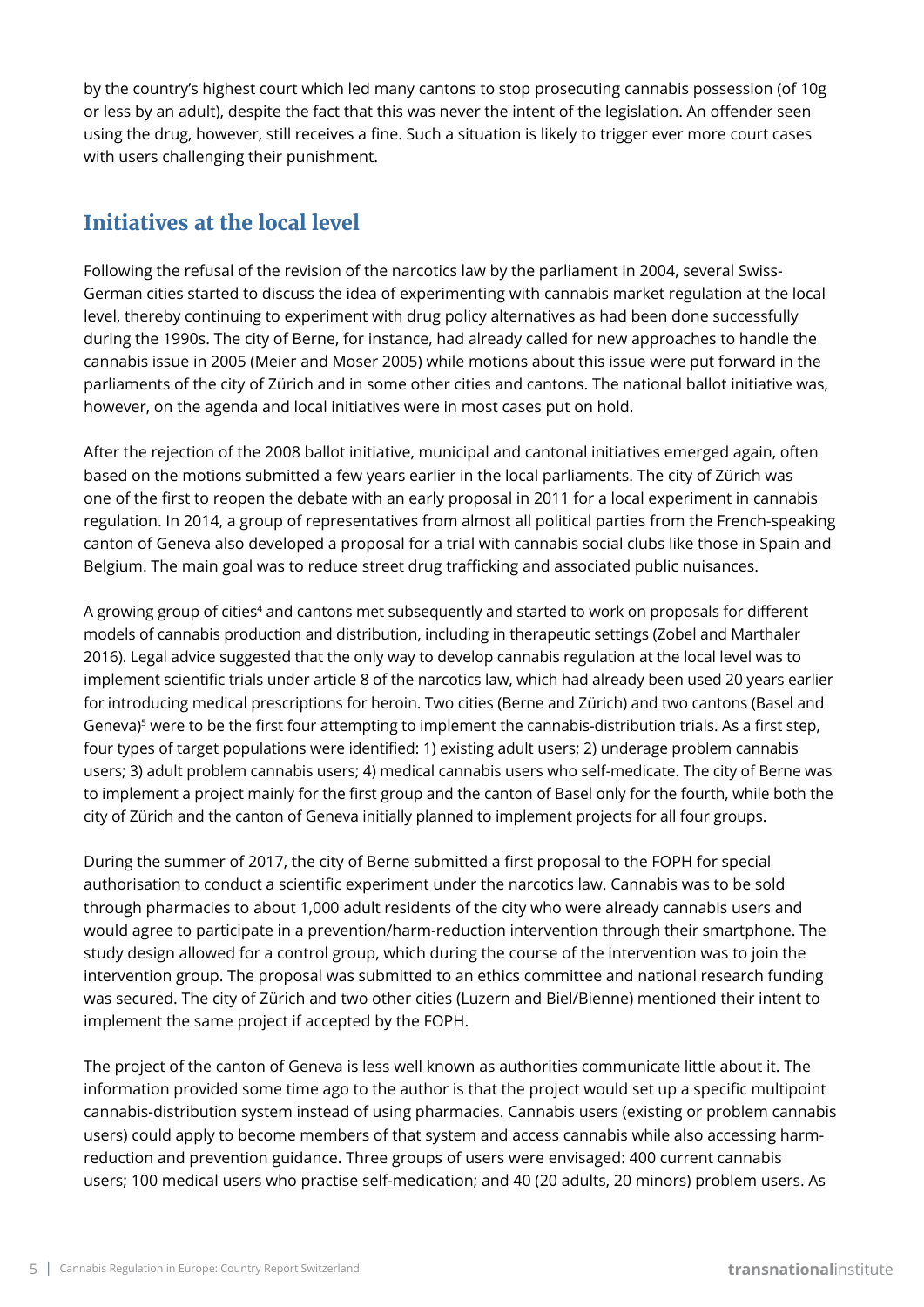mentioned above, the initial development of the project came from a group of politicians from different political parties. It was then transferred to the Geneva cantonal advisory committee on addiction, chaired by Ruth Dreifuss. The Department of Addiction at the University Hospital is a key player in its implementation.

The project of the canton of Basel-Stadt would target only medical cannabis users who self-medicate and be conducted by the department of psychiatry. The distribution of cannabis should be made as in Bern through pharmacies.

# **Rejection of the first proposal by the FOPH and a legislative change**

Despite the fact that the project was designed to fulfil most of the criteria for a public health experiment, the request for a special authorisation was rejected by the FOPH on the grounds that recreativonal cannabis use could not fall under the medical experiments foreseen in the narcotics law and pharmacies could not provide cannabis without medical prescriptions. The FOPH mentioned, however, that the proposed trial would be very useful and that a small change in the narcotics law – namely an article allowing for non-medical public health trials – could provide the means for a positive response.

Soon afterwards, several parliamentarians from different political parties tabled parliamentary motions requesting a new article to the narcotics law allowing pilot studies of cannabis regulation at the local level. The first motion was defeated in the lower house but a second group of five identical motions was later accepted by a small majority in that house. This opened the door for a legislative change.

Even before the parliamentary motions were accepted, the federal government had opened a public consultation on a draft new article and its by law.<sup>6</sup> This was seen as a move from the executive to invite the parliament to act in the cannabis field.

The government's proposal submitted for public consultation set out a set of rules for future pilot studies. Each local project should be geographically limited, last no more than five years, include up to 5,000 participants, provide quality-controlled cannabis with not more than 20 per cent THC content, and participants should not get more than 10g of THC (not cannabis, THC) per month. The main exclusion criteria are being under 18 years of age, living outside the geographical area of the project, being pregnant or breastfeeding, and having mental health problems diagnosed by a doctor. Participants would not be allowed to use cannabis in public spaces and would be excluded from the trials if they give or sell cannabis to another person. The cannabis sellers, probably shops and/or pharmacies, would have to fulfil some additional criteria.

The public consultation elicited mostly positive feedback. Most negative comments were about the exclusion of people with mental health problems because they represent a significant part of cannabis users and an important group in terms of public health. Other negative comments were about the size (geographical, number of participants) and duration of the trials. One key issue will certainly be how the pilot projects and the accompanying studies will be financed, as most Swiss cities do not have the large budgets required for multi-annual public health trials. One simple solution would have been to collect a tax on the cannabis sold but the executive has ruled this out, preferring that the tax goes into the federal government budget.

An update of the article and its by law should be provided soon by the governments and will then be debated in parliament in 2019 or 2020. All outcomes are possible as the current parliament is still very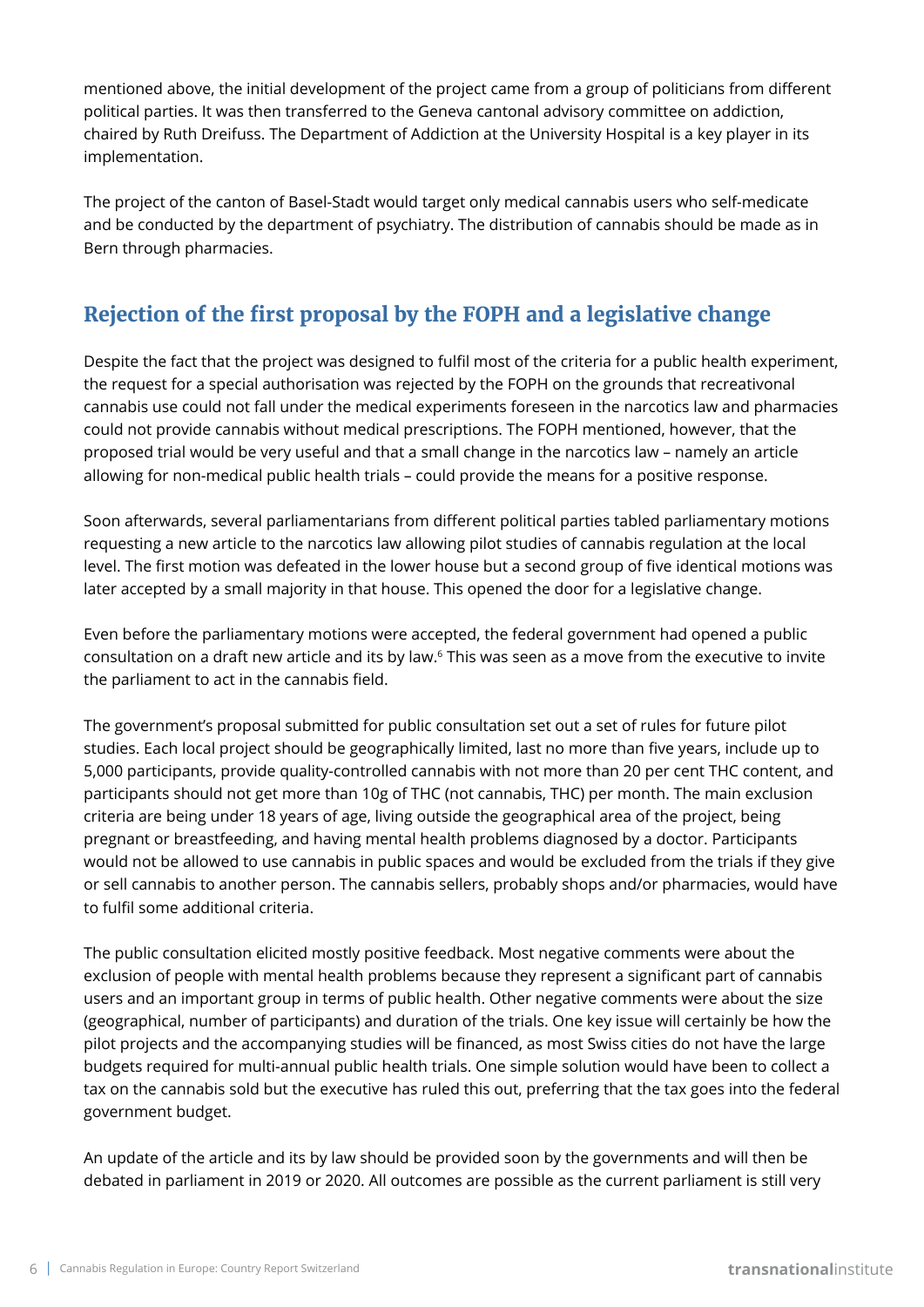much divided on this issue and a new parliament will be elected in October 2019. The possible scenarios are: a rejection of the whole proposal, acceptance but with major changes in the by law which would render the pilot projects irrelevant, or acceptance of the current proposal with few changes. If the latter prevails, the first proposals could be submitted to the FOPH in 2020 or 2021.

The canton of Geneva might not wait for the new article to be adopted or rejected and may submit its own a proposal to the FOPH for authorisation under the current law. The trial would try to circumvent the reasons the city of Berne's project was rejected. There would for instance be no mention of recreational use and the distribution of cannabis would occur outside pharmacies.

# **A parliamentary and a ballot initiative**

In 2017, the Greens introduced a parliamentary initiative<sup>7</sup> for the legalisation of cannabis and the regulation of its market. It called on the federal government to develop a national law for the regulation of cannabis covering the production, trade, and use of cannabis, as well as youth protection and the taxation of cannabis. The lower house of the parliament rejected the initiative in September 2018 by 104 votes to 86.

Changes in cannabis policy at the international level have also triggered the first steps for a new ballot initiative for the legalisation of cannabis. The Swiss-German association "Legalize it!", which provides support for people arrested for cannabis use, has provided a short text requiring the government to legalise and regulate cannabis. It has also started collecting money and entering into contact with NGOs, youth wings of political parties and other stakeholders who might support the initiative.

After a difficult start, a new committee was setup up in early 2019, this time including the youth wings of most political parties; some NGOs as well as CBD (Cannabidiol) cannabis producers (see next section). The objective is to start collecting the 100,000 signatures in late spring or early summer 2019. The initiative aims to create a new constitutional article (105a) which legalises the use and growing of cannabis for personal use. It also requires the federal government to develop rules for the production and commercial trade of cannabis products. Sales to minors would be forbidden, except for medical purposes. A change in another article of the constitution (131) would also allows for specific taxes on cannabis products.

## **An unexpected legal cannabis market**

In 2011, while updating its legal framework, Switzerland increased the level of THC to separate industrial hemp from illegal cannabis in a By law. The new level of 1per cent THC was, among other matters, to reduce the number of false positive cases in industrial hemp that had naturally occurring THC level above the former limit of 0.2 per cent. The threshold of 1 per cent had no real scientific basis and was adopted because many other areas of Swiss legislation used it. Nobody at that time thought that cannabis with a level of THC of less than 1 per cent would be of any interest to users as the average level found in cannabis seizures was above 10 per cent. Changes at the international level, however, changed the situation. The burgeoning US cannabis market introduced, among others, low-THC and high-CBD varieties which, particularly in the medical/medicinal cannabis sector, found a new customer base.

In spring 2016, two young cannabis entrepreneurs and their lawyer wrote to the FOPH asking if their product – cannabis flowers with less than 1 per cent of THC and high levels of CBD – could be registered and sold as a tobacco substitute with the same warnings and taxes as cigarettes. The answer was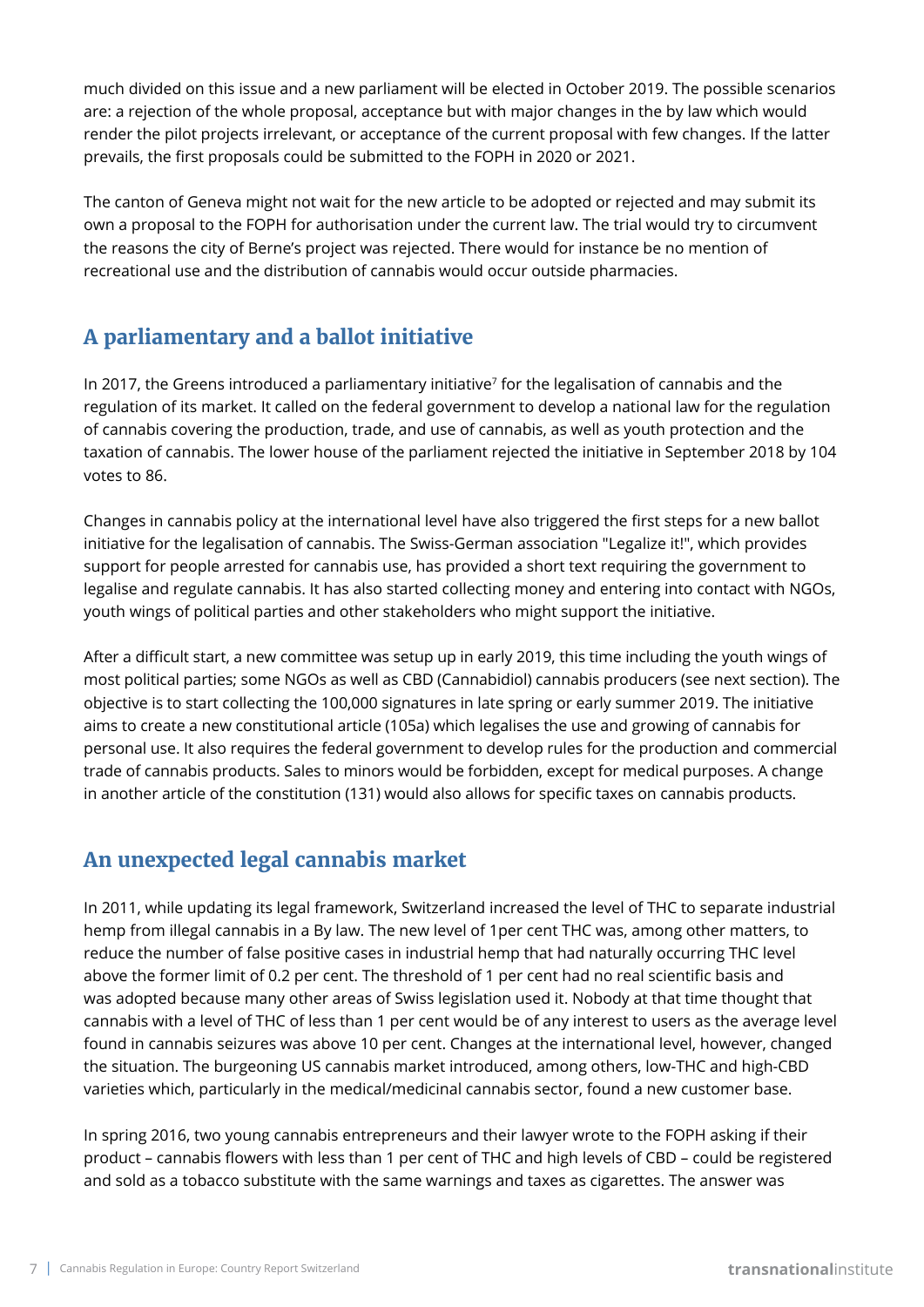positive and in early summer the product was put on the market and branded as 'legal cannabis'. It was rapidly sold out and triggered the development of a new industry with more than 500 requests for registration at the FOPH for selling cannabis with low THC as a tobacco substitute.

The new market also brought new more health-oriented/medicinal shops selling CBD oils, lotions and other products. A shop chain initially called 'cannabis pharmacies' (*Hanfapotheke*) and later, because of complaints from the association of Swiss pharmacies, 'Cannabis desks' (*Hanftheke*) opened its first shop in November 2016, with 29 by the following summer. The branding of the products included strong marketing of their Swiss origin. The same happened with cigarettes containing both CBD cannabis and tobacco called 'Heimat' (Home) which were put on the market in 2017. Two of Switzerland's largest supermarket chains (Denner and Coop) as well as one of the largest chains of tobacco and newspaper shops started selling the CBD products to smoke as 'legal cannabis'.

These developments triggered a situation of uncertainty among law-enforcement bodies as legal and illegal cannabis could not be distinguished without sending them to the laboratory for expensive analysis. Some regions started to test all cannabis samples but this proved to be too complicated and expensive. New guidelines for street-level police officers, including some that are barely legal (such as seizing the product, issuing a fine and expecting the user to challenge this decision if it was really CBD cannabis), were introduced. In late 2017, a rapid test was made available and should help to reduce the uncertainty for police officers and potentially inappropriate application of the law.

At the time of writing, the Swiss CBD market seems to be on a downward trend with a level of supply, including imported cannabis, and a number of shops that is probably greater than the demand, especially as the initial curiosity about 'legal cannabis' is fading away. The most likely outcome is a reduction in the market in the coming months and years. The CBD market has, however, shown that, beyond the typical young cannabis users who smoke the plant, there are also other customer groups including among the elderly.

In 2017, tobacco taxes on smokable CBD cannabis (Marijuana) generated about CHF 13 million. As the tax is 25 per cent, the size of the market was of about 50 million which probably represents about five tonnes of sales. This can be compared to the current 'guestimates' of the size of the illicit cannabis market at 40–80 tonnes.

In early 2019, the present author published a new study on CBD cannabis users (Zobel et al. 2019). It included an analysis of the products available through 90 websites selling CBD cannabis in Switzerland and on a survey with about 1500 CBD users recruited via Facebook (~1200) and shops (~300). The study suggests that CBD Marijuana remains by far the main product on the market but that there are also many other products on offer, as is the case in the legal markets in the US: oils, tinctures, edibles, crystals, hashish, e-liquids, etc. Among the non-representative sample of users, a large majority were also illicit cannabis users and tobacco smokers. About 30 per cent of the sample reported a disease diagnosed by a doctor, mostly one associated with pain or with mental health problems (e.g. depression). The two main reasons for taking CBD cannabis were to combine it with the use of illicit cannabis, for legal reasons or to reduce the amounts of THC taken, and for medical and wellbeing reasons. Very few users reported negative effects associated with their use of CBD. The use of CBD for reducing anxiety, improving sleep disorders, reducing pain and inflammation, was rated very positively by the users while other effects sometimes attributed to CBD were either rated less positively or simply absent according to the sample.

Five types of users could be distinguished. Three include mostly young illicit cannabis users who mix their use with CBD for various reasons. The two other groups include a high proportion of people who report a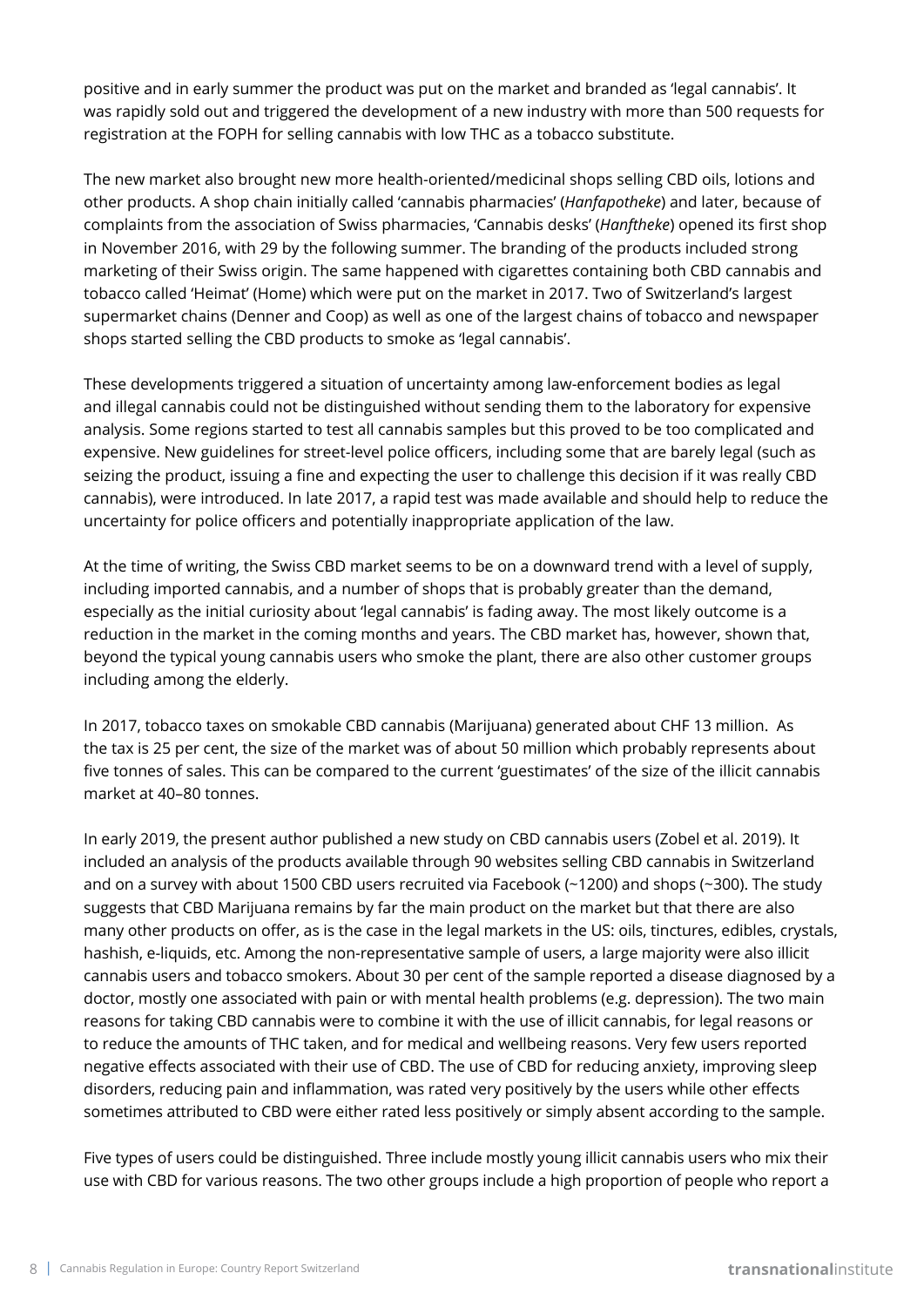disease. One group includes older people, among them many women, who have never used illicit cannabis and use CBD oils for health issues. The other group is on average younger, and uses illicit cannabis and CBD mostly for medical reasons. They are also those who spend most money on CBD products.

CBD products cannot be advertised as therapeutic products (the reason for which they are often bought) as this would put them under the law on therapeutic products and make them illegal without proof of efficacy. And, even if they are sold as usual or food products, they might not be fully legal because of the way they are produced. A crackdown on non-smokable products is therefore a possibility for the future but this might differ from canton to canton.

## **Increasing requests for medical cannabis**

Switzerland has allowed for medical cannabis since 2011. People with multiple sclerosis can be prescribed the medication Sativex® directly by their doctor in order to reduce spasms linked with the disease. For all other diagnosis and symptoms, a special request needs to be submitted to the FOPH and regularly renewed. The doctor has to complete a special form and, among other questions, indicate all other treatments already tried and the type of cannabis medication to be administered.<sup>8</sup> In most cases the request is accepted by the FOPH, although this does not mean that the medication, which is often very expensive, will be reimbursed by health insurance. This will require another special request form from the doctor to the patient's insurance company and the rate of acceptance in this case is much lower, except for multiple sclerosis.

Despite the administrative burden for doctors, the limited number of medications, and their high costs, and despite the limited evidence regarding the effectiveness of cannabinoids for the treatment of different diseases, the number of requests is continuously rising with now more than 3,000 per year. It can be foreseen that the system will have to be simplified in the future. A request for such simplification has already been made in parliament and was accepted by the parliamentary commission in May 2018. An external evaluation of the application of the current law by the FOPH has been made and new scenarios to reduce the burden to access cannabinoids for medical reasons while at the same time developing studies on their effects is on the way and has large support in parliament.

## **Summary and what next?**

Switzerland's current cannabis policy is experiencing multiple challenges: an unsatisfactory implementation of the narcotics law against cannabis users, a very visible and legal CBD cannabis market, attempts of cantons and cities to develop cannabis-distribution trials, possibly a ballot initiative, and a growing demand for medical cannabis. These multiple challenges should indicate that Switzerland could change its policy in the not too distant future.

Some cities and cantons play an important role in the current situation as their request for a change in cannabis policy is difficult for the federal authorities to ignore. The decision to target the only legal opportunity provided by the federal law (scientific trials) has somewhat reduced the scope of their action, with projects that are often small-scale public health-oriented scientific trials. Individual rights, public nuisance and so-called black markets were often only secondary aspects of the projects. This could, however, change if the new legal article for pilot studies and its by law are adopted by the parliament. The trials will still be relatively small but will provide the opportunity to explore broader questions than the sole impact on the use of participants.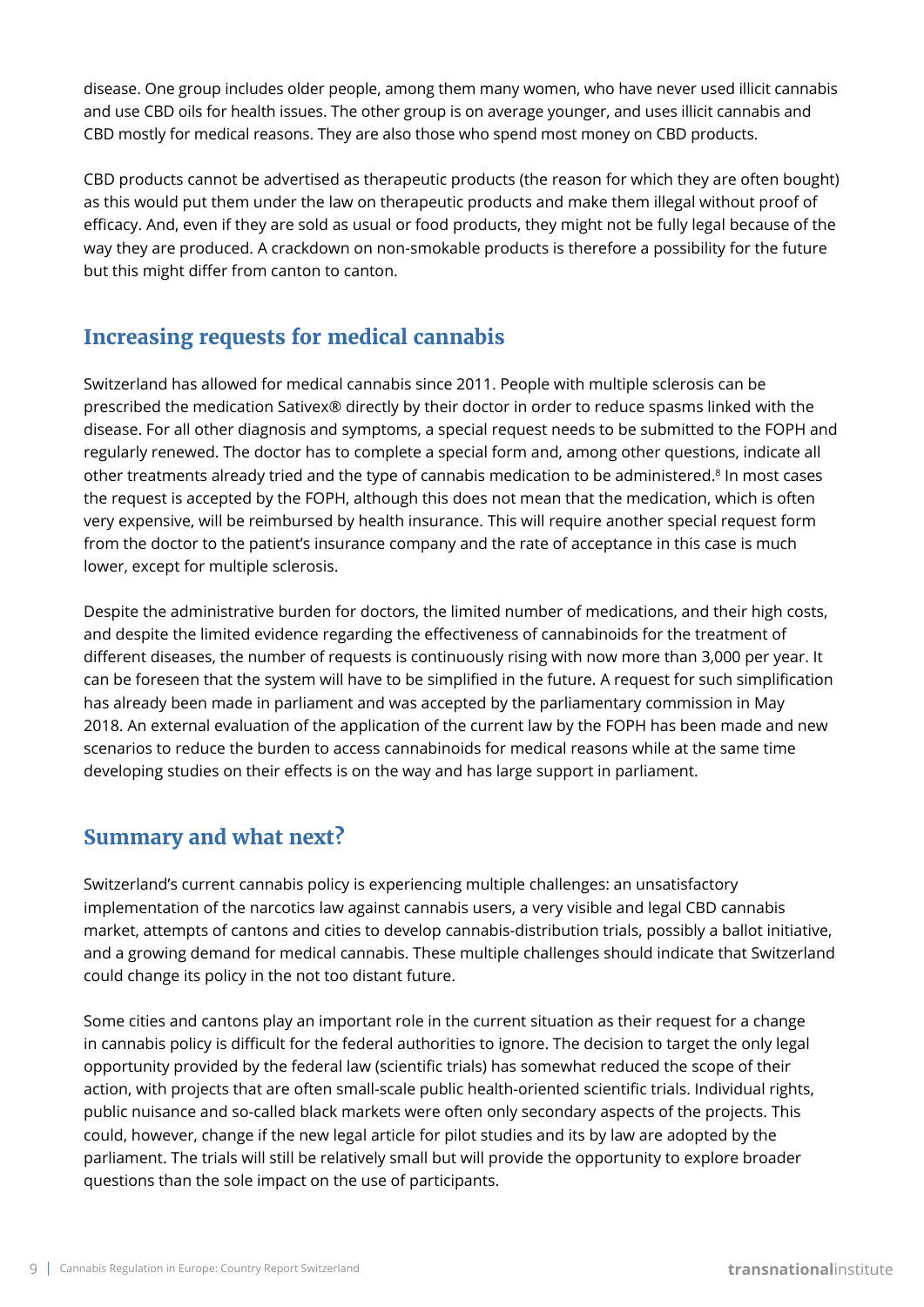These trials, if they take place, may well be door openers for further changes with cannabis policy developments in the Americas and the burgeoning CBD market in Switzerland. Their main strength is that they force the federal authorities, including parliament, to address the issue and to debate possible regulatory models.

The CBD market is certainly another driver of change and a natural experiment in cannabis market regulation. For now, national and local authorities have made little use of their powers to regulate that market, except in the field of smokable products where the tobacco legislation is applied. One might expect that, with a decline of that market, local authorities will get more involved in product surveillance and business regulations. This might provide an interesting situation with cantons applying different approaches, some more restrictive and some more liberal, resulting in different market configurations and possibly even some 'cannabis tourism' within Switzerland.

At the national level, the change of the narcotics law allowing for non-medical trials with cannabis is at this point the most likely and rapid change to be expected. It remains, however, unclear if such a proposal can get the support of a majority of parliamentarians. Currently, there are two sides with the socialists and the greens in favour of cannabis regulation and the conservatives and the centrist Catholic party against it. In between are the liberals (right-wing) where a majority still opposes changes. However, within this party, several groups and a member of the federal government have stated their wish to see cannabis regulated. If this dynamic gains traction, a majority in favour of the cannabis trials, and even broader changes, could be obtained.

The ballot initiative is still in its very early stages. If the launch and the collection of 100,000 signatures are achieved, it will require Swiss voters to decide again if they do or do not want to legalise and regulate cannabis. A recent survey showed that a majority of the population could be in favour of such a change<sup>9</sup> but it remains unclear if this would still be the case after a harsh political campaign. The vote on the initiative is unlikely to happen before three or four years at the earliest.

There is currently very strong support in parliament for relaxing the rules for medical cannabis. This will be an area where change (simplification of the procedures, increase of available medical products) should take place in the coming years. One of the issues that might be interesting is how 'medical cannabis' and more 'medicinal cannabis', as available in CBD stores, will co-exist.

The Swiss advisory board on addiction is set to publish a new version of its cannabis report in 2019. The report will cover international developments and new scientific knowledge. It will include recommendations to the government on the future of its cannabis policy.

A possible scenario is that several issues with the cannabis policy (problems with the implementation of the current law, regulation of the CBD market, growing numbers of requests for medical cannabis, etc) trigger individual partial revision of the narcotics law. Instead of going for the big change, this would fix the issues one by one. This scenario is not currently being discussed but it remains the model by default.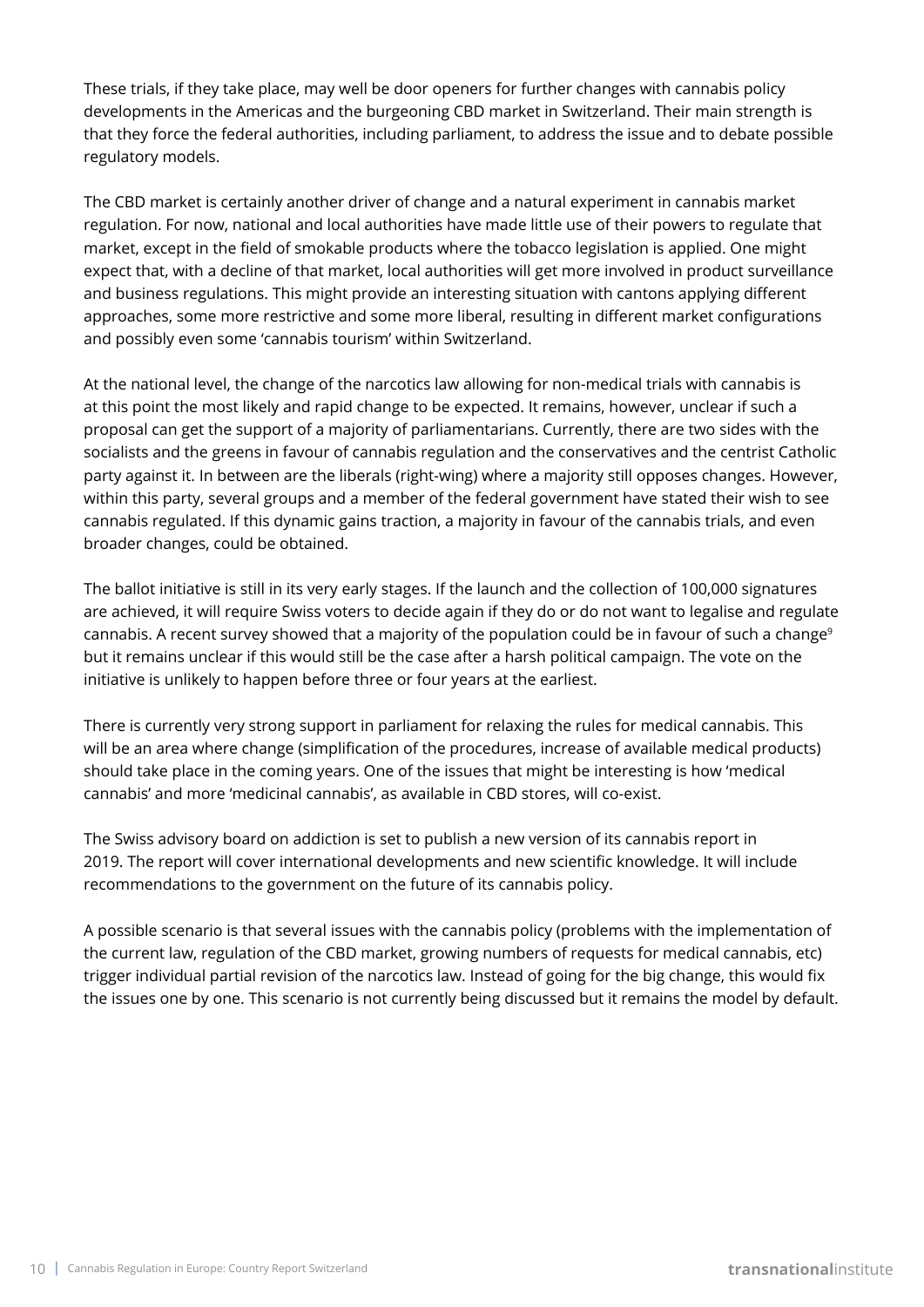#### **References**

- Boggio, Y. et al. (1997) *Apprendre à gérer: La politique suisse en matière de drogues.* Geneva: Georg.
- Confédération Suisse (2001) Message concernant la révision de la loi sur les stupéfiants. 01.024.
- Csete, J. (2010) *From the Mountaintops: what the world can learn from drug policy change in Switzerland.* Budapest: Open Society Institutes.
- Csete, J. & Grob, P.J. (2012) 'Switzerland, HIV and the power of pragmatism: lessons for drug policy development'. *International Journal of Drug Policy* 23: 82-86.
- Eidgenössische Betäubungsmittelkommission. (1983) *Drogenbericht*. Bern: Eidgenössische Betäubungsmittelkommission.
- Eisner, M. (1999) 'Déterminants de la politique suisse en mati re de drogue: l'exemple du programme de prescription d'héroïne'. *Déviance et Société* 23(2): 189-204.
- EKDF (1999) Cannabis Report of the Swiss Federal Commission for Drug Issues (EKDF). Available at: <http://www.ukcia.org/research/ekdf.pdf>
- EKDF (2008) *Cannabis 2008: Update zum Cannabisbericht 1999*. Bern: EKDF.
- Fahrenkrug, H. (1997) 'Politique drogues illégales', in Muller, R., Meyer, M. & Gmel, G. (eds.) *Alcool, tabac et drogues illégales en Suisse de 1994 à 1996.*  Lausanne: ISPA.
- Grob, P.J. (2009) *Zurcher 'Needle-Park': Ein Stuck Drogengeschichte und -politik 1968*–*2008*. Zurich: Chronos Verlag.
- HŠnni, C. (1998) *Im Spannungsfeld zwischen Arzneimittel und Rauschgift: Zur Geschichte der Betaubungsmittelgesetzgebung in der Schweiz.* Bern: SGGP/SSHP.
- Hansjakob, T. & KIllias, M. (2012) 'Repression in der Drogenpolitik', in Eidgenšssische Kommission Für Drogenfragen (ed.) *Drogenpolitik als Geselschaftspolitik: Ein Ruckblick auf dreissig Jahre Schweizer Drogenpolitik.* Zurich: Seismo.
- Heller, A. (1992) Am Ziel? Chronik eines verlorenen Kampfes. *NZZ Folio* (online) April*.* Available at: <http://folio.nzz.ch/1992/april/am-ziel>[Accessed 5 November 2015]*.*
- Khan, R. et al. (2014) 'Understanding Swiss drug policy change and the introduction of heroin maintenance treatment'. *European Addiction Research* 20(4): 200-207.
- Klingemann, H. (1998) 'Harm Reduction and Abstinence: Swiss drug policy at a time of transition', in Klingemann, H. & Hunt, G. (eds.) *Drug Treatment Systems in an International Perspective: Drugs, Demons and Delinquents.* Thousand Oaks, CA: SAGE.
- Kommission Schild (1996) Bericht der Expertenkommission für die Revision des Betäubungsmittelgesetzes ("Kommission Schild"), Februar 1996 (EDMZ 311.814.d).
- Kraushaar, B. & Lieberherr, E. (1996) *Drogenland im Mafialand: Entwicklung, Kommentar und Materialen zur Drogensituation in der Schweiz*. Zurich: Werd Verlag.
- Kubler, D. (2000) *Politique de la drogue dans les villes suisses entre ordre et santé: analyse des conflits de mise en oeuvre.* Paris: L'Harmattan.
- Kubler, D. (2001) Understanding policy change with the Advocacy Coalition Framework: An application to Swiss drug policy'. *Journal of European Public Policy* 8(4): 623-641.
- Leimlehner, E. (2004) 'Der Cannabismarkt in der Schweiz. Strukturen, Veränderungen und Risiken'. *Abhängigkeiten* 2: 1-8.
- Meier, C. & Moser, E. (2005) 'Gestion de la question du cannabis en région biennoise'. *Dépendances* 27.
- Savary, J.-F., Hallam, C. & Bewley-Taylor, D. (2009) *The Swiss Four Pillars Policy: An evolution from local experimentation to federal law*. London: Beckley Foundation.
- Zobel, F. & Marthaler, M. (2016): *Nouveaux développements concernant la régulation du marché du cannabis (3ème édition): de A (Anchorage) à (Zürich)*. Lausanne: Addiction Suisse.
- Zobel F., Homberg, C. & Marthaler, M. (2017) *Les amendes d'ordre pour consommation de cannabis: analyse de la mise en œuvre.* Lausanne: Addiction Suisse.
- Zobel, F. (2017b) 'The Swiss Drug Policy', in Colson, R. & Bergeron, H. (eds.) *European Drug Policies: The Ways of Reform*. New York: Routledge.
- Zobel, F., Notari, L., Schneider, E. & Rudman, O. (2019) Cannabidiol (CBD): analyse de situation. Addiction Suisse: rapport de recherche No 97.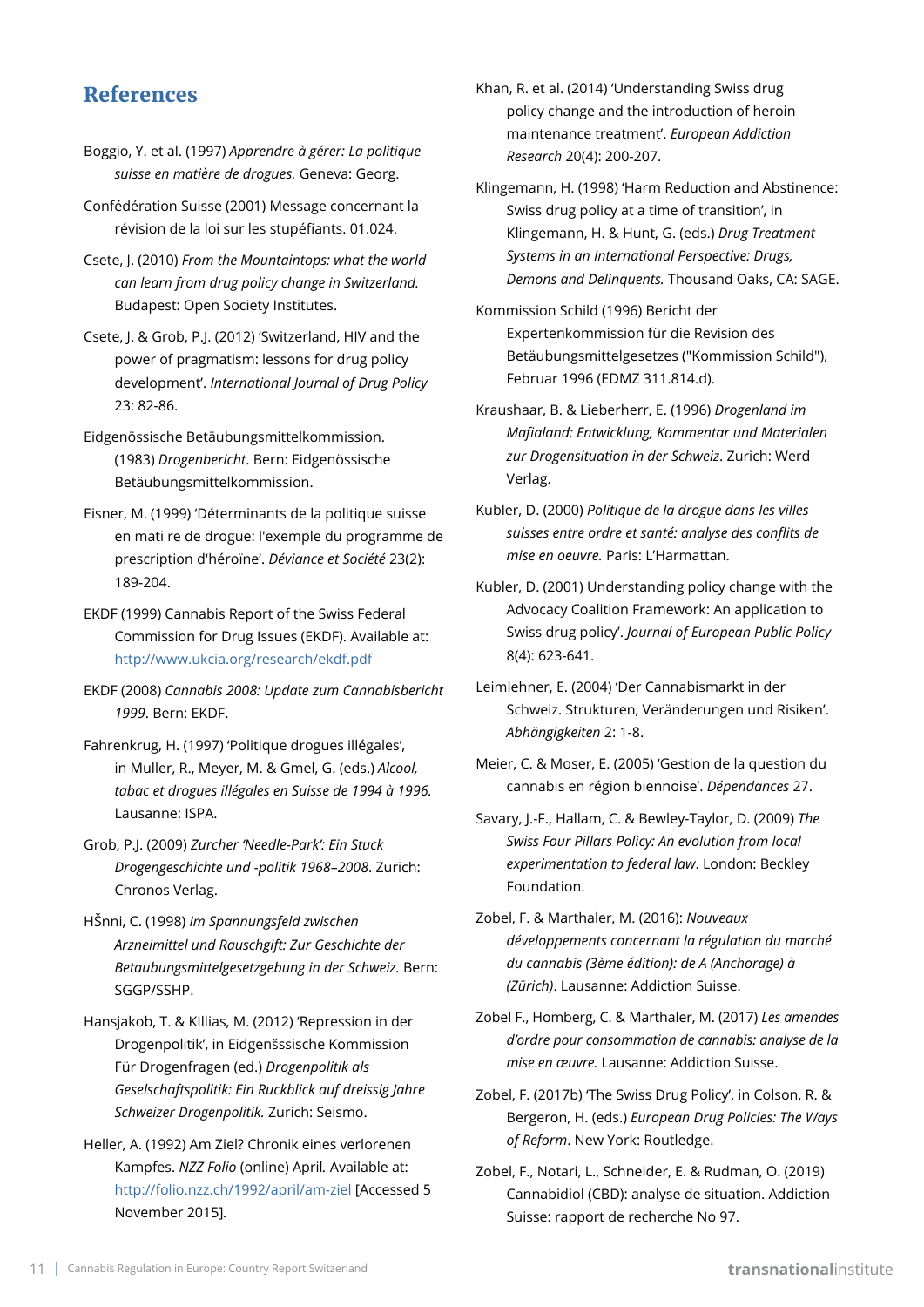#### **Endnotes**

**1.** A fine and no criminal record.

**2.** At least 100,000 citizens who sign a petition within a period of 18 months can call for a change in the country's constitution. If the signatures are valid, and if the text is in conformity with existing legal norms, citizens will be called to vote on it. The parliament can come up with a counter-proposal.

**3.** When at least 50,000 citizens sign a petition against a law adopted by parliament, within 100 days after its publication, there will be a national vote on that law. It will enter into force only if the majority of the voters approve it.

**4.** Zürich (city), Berne (city), Geneva (canton), Basel-Stadt (canton), Thun (city), Winterthur (city), Biel/Bienne (city), Luzern/Lucerne (city), Lausanne (city).

**5.** Both Basel-Stadt and Geneva are so-called citycantons comprising a main city (Basel and Geneva) and its immediate surroundings. Other cantons, such as Berne and Zürich, have much larger territories and dozens or hundreds municipalities of different sizes.

#### **6.** [https://www.bag.admin.ch/bag/de/home/](https://www.bag.admin.ch/bag/de/home/gesund-leben/sucht-und-gesundheit/cannabis/vernehmlassungsvorlage.html) [gesund-leben/sucht-und-gesundheit/cannabis/](https://www.bag.admin.ch/bag/de/home/gesund-leben/sucht-und-gesundheit/cannabis/vernehmlassungsvorlage.html) [vernehmlassungsvorlage.html](https://www.bag.admin.ch/bag/de/home/gesund-leben/sucht-und-gesundheit/cannabis/vernehmlassungsvorlage.html)

**7.** A parliamentary initiative is a proposal submitted to the parliament by one of its members. It needs first to be examined by the relevant commission which decides if there are enough reasons to proceed. If the response is positive, it becomes a proposed law and needs to go through the ordinary legislative process.

**8.** The available cannabis medicines include mainly Sativex® (CBD/THC 1/1), Dronabinol® (THC) as well two preparations of a cannabis oil (Sativaoil; CBD/THC 0.3/1) and a cannabis tincture (CBD/THC 1/2) prepared and sold by only two pharmacies in the country.

**9.** [https://fachverbandsucht.ch/de/politik-medien/](https://fachverbandsucht.ch/de/politik-medien/medienmitteilungen/mehrheit-der-schweizerinnen-und-schweizer-fur-aufhebung-des-cannabisverbots) [medienmitteilungen/mehrheit-der-schweizerinnen-und](https://fachverbandsucht.ch/de/politik-medien/medienmitteilungen/mehrheit-der-schweizerinnen-und-schweizer-fur-aufhebung-des-cannabisverbots)[schweizer-fur-aufhebung-des-cannabisverbots](https://fachverbandsucht.ch/de/politik-medien/medienmitteilungen/mehrheit-der-schweizerinnen-und-schweizer-fur-aufhebung-des-cannabisverbots)